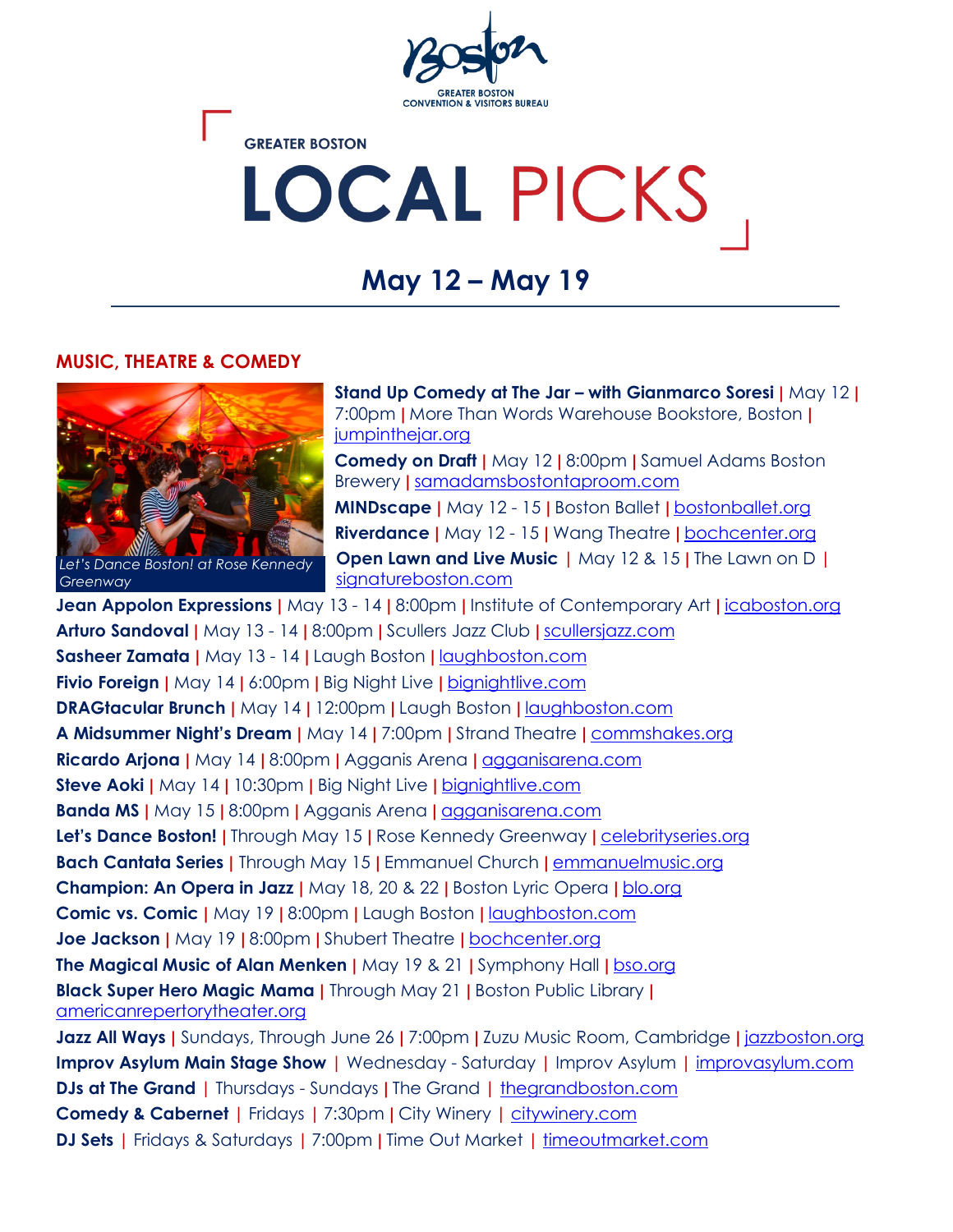**Live Music at The Beehive |** Fridays, Saturdays & Sundays **|** The Beehive Restaurant **|** [beehiveboston.com](https://www.beehiveboston.com/calendar) **DJs at Memoire Nightclub |** Fridays, Saturdays & Sundays **|** Encore Boston Harbor **|**  [encorebostonharbor.com](https://www.encorebostonharbor.com/dining-and-nightlife/bars-and-lounges/memoire) **Blue Man Group: Live in Full Color |** ongoing **|** Charles Playhouse **|** [blueman.com](https://www.blueman.com/boston/buy-tickets) **May Live Entertainment |** ongoing **|** Bostonia Public House **|** [bostonpublichouse.com](https://bostoniapublichouse.com/live-music/)

**Live Music at Darryl's |** ongoing **|** Darryl's Corner Bar & Kitchen **|** [dcbkboston.com](https://dcbkboston.com/)

### **FAMILY EVENTS**

**Spring Into Nature |** May 13 **|** 6:00pm **|** Boston Children's Museum **|** [bostonchildrensmuseum.org](https://estore.bostonchildrensmuseum.org/webstore/shop/viewItems.aspx?cg=ahe&c=ahe) **Kite & Bike Festival |** May 14 **|** 12:00pm **|** Franklin Park **|** [franklinparkcoalition.org](https://www.franklinparkcoalition.org/event/kite-bike-festival/)

**Kite Festival |** May 15 **|** Revere Beach Boulevard **|**

[reverebeachpartnership.com](https://www.reverebeachpartnership.com/events/kite-festival/)

**Mythical Creatures Scavenger Hunt |** Through May 30 **|** Harvard Museums of Science & Culture **|** [hmsc.harvard.edu](https://hmsc.harvard.edu/event/mythical-creatures-scavenger-hunt)

**Dino Safari: A Walk-Thru Adventure |** Through May 31 **|** Faneuil Hall Marketplace **|** [dinosafariboston.com](https://dinosafariboston.com/)



*Kite & Bike Festival at Franklin Park*

**Swan Boats |** Through September 5 **|** 10:00am **|** Boston Public Garden **|** [swanboats.com](https://swanboats.com/take-a-ride/) **Boston by Little Feet |** Through October 30 **|** Faneuil Hall **|** [bostonbyfoot.org](https://www.bostonbyfoot.org/)

**GoPixel Yourself Selfie Museum |** Fridays, Saturdays & Sundays| 5:00pm-9:00pm **|** CambridgeSide **|** [gopixelyourself.com](https://www.gopixelyourself.com/)

**Ghosts and Gravestones Tour |** ongoing **|** Marriott Long Wharf Hotel **|** [ghostsandgravestones.com](https://www.ghostsandgravestones.com/) **Greenway Carousel |** ongoing **|** Rose Kennedy Greenway **|** [rosekennedygreenway.com](https://www.rosekennedygreenway.org/carousel) **Mapparium |** ongoing **|** The First Church of Christ, Scientist **|** [christianscience.com](https://www.christianscience.com/find-us/visit-the-mother-church/visit-the-christian-science-plaza/how-do-you-see-the-world-experience) **Simons Theatre at the New England Aquarium |** ongoing **|** [neaq.org](https://www.neaq.org/exhibits/simons-theatre/)

**Frog Pond Carousel |** ongoing **|** Boston Common Frog Pond **|** [bostonfrogpond.com](https://bostonfrogpond.com/frog-pond-carousel/) **Whale Watch |** ongoing **|** Boston Harbor City Cruises **|** [cityexperiences.com](https://www.cityexperiences.com/boston/city-cruises/whale-watch/)

#### **MUSEUMS & EXHIBITIONS**



*Immersive Klimt at The Castle*

**Muchos Mexicos: Crossroads of the Americas |** Through May 15 **|** Peabody Museum of Archaeology and Ethnology **|** [peabody.harvard.edu](https://collections.peabody.harvard.edu/collections/252876/muchos-mexicos-crossroads-of-the-americas)

**The Great Animal Orchestra |** Through May 22 **|** Peabody Essex Museum **|** [pem.org](https://www.pem.org/exhibitions/the-great-animal-orchestra-bernie-krause-and-united-visual-artists)

**Daniel Gordon on The Greenway |** Through June 5 **|** Christopher Columbus Park **|** [rosekennedygreenway.org](https://www.rosekennedygreenway.org/danielgordon) **Immersive Klimt |** Through June 12 **|** The Castle **|** [immersiveklimt.com](https://www.immersiveklimt.com/boston/)

**Climate Action: Inspiring Change |** Through June 25 **|** Peabody Essex Museum **|** [pem.org](https://www.pem.org/exhibitions/climate-action-inspiring-change) **Turner's Modern World |** Through July 10 **|** Museum of Fine Arts **|** [mfa.org](https://www.mfa.org/exhibition/turners-modern-world)

**Napoleon Jones-Henderson: I Am as I Am – A Man |** Through July 24 **|** Institute of Contemporary Art **|** [icaboston.org](https://www.icaboston.org/exhibitions/napoleon-jones-henderson-i-am-i-am-%E2%80%93-man)

**Prints from the Brandywine Workshop and Archives: Creative Communities |** Through July 31 **|** Harvard Art Museums **|** [harvardartmuseums.org](https://harvardartmuseums.org/exhibitions/6182/prints-from-the-brandywine-workshop-and-archives-creative-communities)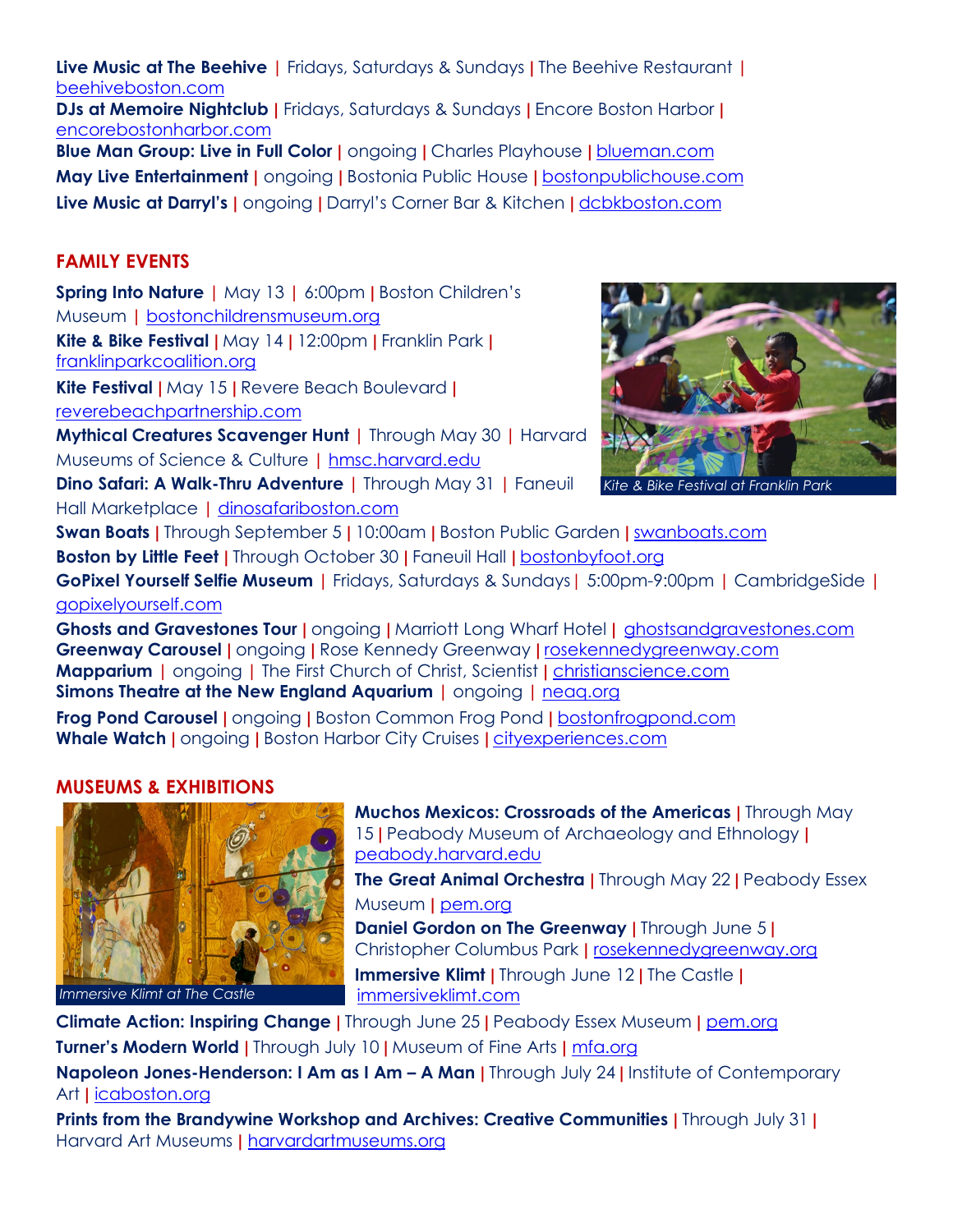**New Light: Encounters and Connections |** Through August 22 **|** Museum of Fine Arts **|** [mfa.org](https://www.mfa.org/exhibition/new-light-encounters-and-connections) **Barbara Wagner & Benjamin De Burca: Swinguerra |** Through September 5 **|** Institute of Contemporary Art **|** [icaboston.org](https://www.icaboston.org/exhibitions/b%C3%A1rbara-wagner-benjamin-de-burca-swinguerra)

**A Place for Me: Figurative Painting Now |** Through September 5 **|** Institute of Contemporary Art **|** [icaboston.org](https://www.icaboston.org/exhibitions/place-me-figurative-painting-now)

**Philip Guston Now |** Through September 11 | Museum of Fine Arts | [mfa.org](https://www.mfa.org/exhibition/philip-guston-now)

**Konstaintin Dimopoulos: The Blue Trees |** Through October 31 **|** Peabody Essex Museum **|** [pem.org](https://www.pem.org/exhibitions/konstantin-dimopoulos-the-blue-trees) **Gallery Night Tuesdays |** Tuesdays **|** The Liberty Hotel **|** [libertyhotel.com](https://libertyhotel.com/liberty-affairs/gallery-night-tuesdays/)

**Core Social Justice Cannabis Museum – Now Open |** ongoing **|** Core Social Justice Cannabis Museum **|** [corecannabis.org](https://corecannabis.org/)

**Jazz Scene in Boston: Telling the Local Story |** ongoing **|** Museum of African American History **|** [maah.org](https://www.maah.org/exhibits_detail/Jazz-in-Boston-The-Local-Scene)

**ICA Free Thursday Nights |** ongoing **|** 5:00pm – 9:00pm **|** Institute of Contemporary Art **|**  [icaboston.org](https://my.icaboston.org/events)

**USS Constitution Public Tours |** ongoing **|** Charlestown Navy Yard **|** [navy.mil](https://www.navy.mil/USS-CONSTITUTION/Hours-Visitor-Info/)

## **FOOD, WINE & BEER EVENTS**

**Chilean Wine |** May 13 **|** 6:00pm **|** Commonwealth Wine School **|** [commonwealthwineschool.com](https://www.commonwealthwineschool.com/shop/p/chile-may-13)

**Supper Club Series |** Through December 14 **|** Inn at Hastings Park **|** [innathastingspark.com](https://www.innathastingspark.com/experiences/culinary-education/)

**Lola 42's Sushi Sundays |** Sundays **|** Lola 42 **|** [lola42.com](https://www.lola42.com/) **Brewery Tours |** Sundays, Thursdays, Fridays **|** Samuel Adams Boston Brewery **|** [samadamsbostonbrewery.com](https://samadamsbostonbrewery.com/experiences) **Cooking Classes at Selfup |** Fridays, Saturdays, Sundays **|** Selfup **|** [selfup.com](https://selfup.com/) **High Street Place – Now Open |** ongoing **|** [highstreetplace.com](https://www.highstreetplace.com/) **Tasting Tour |** ongoing **|** Harpoon Brewery **|** [harpoonbrewery.com](https://www.harpoonbrewery.com/boston-brewery/) **Food and Mural Arts Tour |** ongoing **|** Central Square, Cambridge **|** [offthebeatenpathfoodtours.com](https://offthebeatenpathfoodtours.com/tour/central-square-cambridge-food-and-mural-arts-tour/)

**Food Trucks |** ongoing **|** Rose Kennedy Greenway **|** [rosekennedygreenway.org](https://www.rosekennedygreenway.org/food) **City Brew Tours |** ongoing **|** Various Locations **|** [citybrewtours.com](https://www.citybrewtours.com/boston/tours/)



*Supper Club Series at the Inn at Hastings Park*

#### **POP-UPS / MARKETS**

**Seaport Summer Market |** Through August 7 **|** [themakersshow.com](https://www.themakersshow.com/the-seaport-summer-market) **Haymarket |** Fridays & Saturdays **|** [haymarketboston.org](http://www.haymarketboston.org/) **Popportunity |** Saturdays & Sundays **|**12:00pm - 5:00pm **|** [starlightsquare.org](https://www.starlightsquare.org/popportunity) **Happenings at Boston Public Market |** ongoing **|**8:00am - 6:00pm **|** [bostonpublicmarket.org](https://bostonpublicmarket.org/happenings/)

#### **SPORTS**

**2022 Stanley Cup Playoffs: Bruins vs. Hurricanes | Home Game 3 |** May 12 **|** 7:00pm **|** TD Garden **|** [tdgarden.com](https://www.tdgarden.com/events/detail/bruins-playoffs-2022-round-one-game-three) **2022 NBA Playoffs: Celtics vs. Bucks | Home Game 4 (If Necessary) |** May 15 **|** TBD **|** TD Garden **|** [tdgarden.com](https://www.tdgarden.com/events/detail/celtics-bucks-playoffs-22-4) **Boston Red Sox vs. Houston Astros |** May 16 **|** 7:10pm **|** Fenway Park **|** [mlb.com](https://www.mlb.com/redsox/schedule/2022-05)